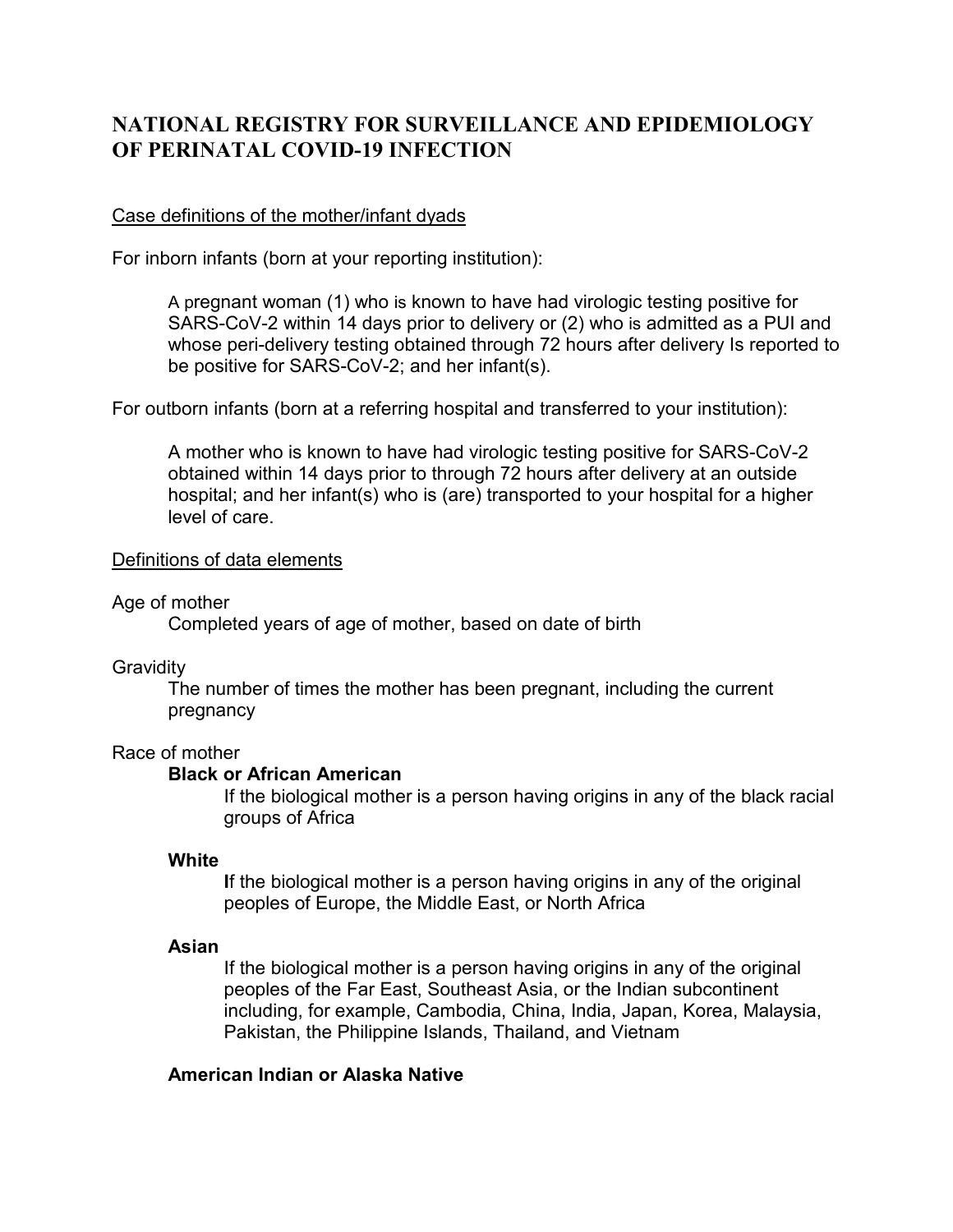If the biological mother is a person having origins in any of the original peoples of North and South America (including Central America), and who maintains tribal affiliation or community attachment

## **Native Hawaiian or Other Pacific Islander**

If the biological mother is a person having origins in any of the original peoples of Hawaii, Guam, Samoa, or other Pacific Islands

#### **Other**

If none of the race categories above applies to the biological mother

## Ethnicity of mother

## **Hispanic**

If the biological mother is a person of Cuban, Mexican, Puerto Rican, South or Central American, or other Spanish culture or origin, regardless of race

#### **Non-Hispanic**

If the biological mother's ethnicity is not of Hispanic or Latino origin as defined above.

#### COVID-19 status at delivery **(Must provide a value)**

#### **Confirmed COVID-19**

If results of virological testing for COVID-19 performed in the 14 days before delivery are known to be positive at the time of delivery

## **PUI (Person Under Investigation)**

If the initial positive results of virological testing for COVID-19 obtained from 14 days before delivery to 3 days after delivery first become known after delivery

Interval (days) between date of admission for delivery and date of neonatal birth Example:

A mother is admitted to your institution on June  $1<sup>*</sup>$  and delivers on June  $3<sup>rd</sup>$ . The interval is 2 days.

## Note: **If infant was outborn and these data are unavailable, please leave blank**

Interval (days) between first positive maternal test for SARS-CoV-2 and date of birth Examples:

The date of the first positive laboratory result for SARS-CoV-2 is June 1<sup>st</sup> and the infant is delivered on June  $3<sup>rd</sup>$ . The interval is +2 days.

The date of birth was June  $3<sup>rd</sup>$  and the date of the first positive laboratory result for SARS-CoV-2 was June 5<sup>th.</sup> The interval is -2 days.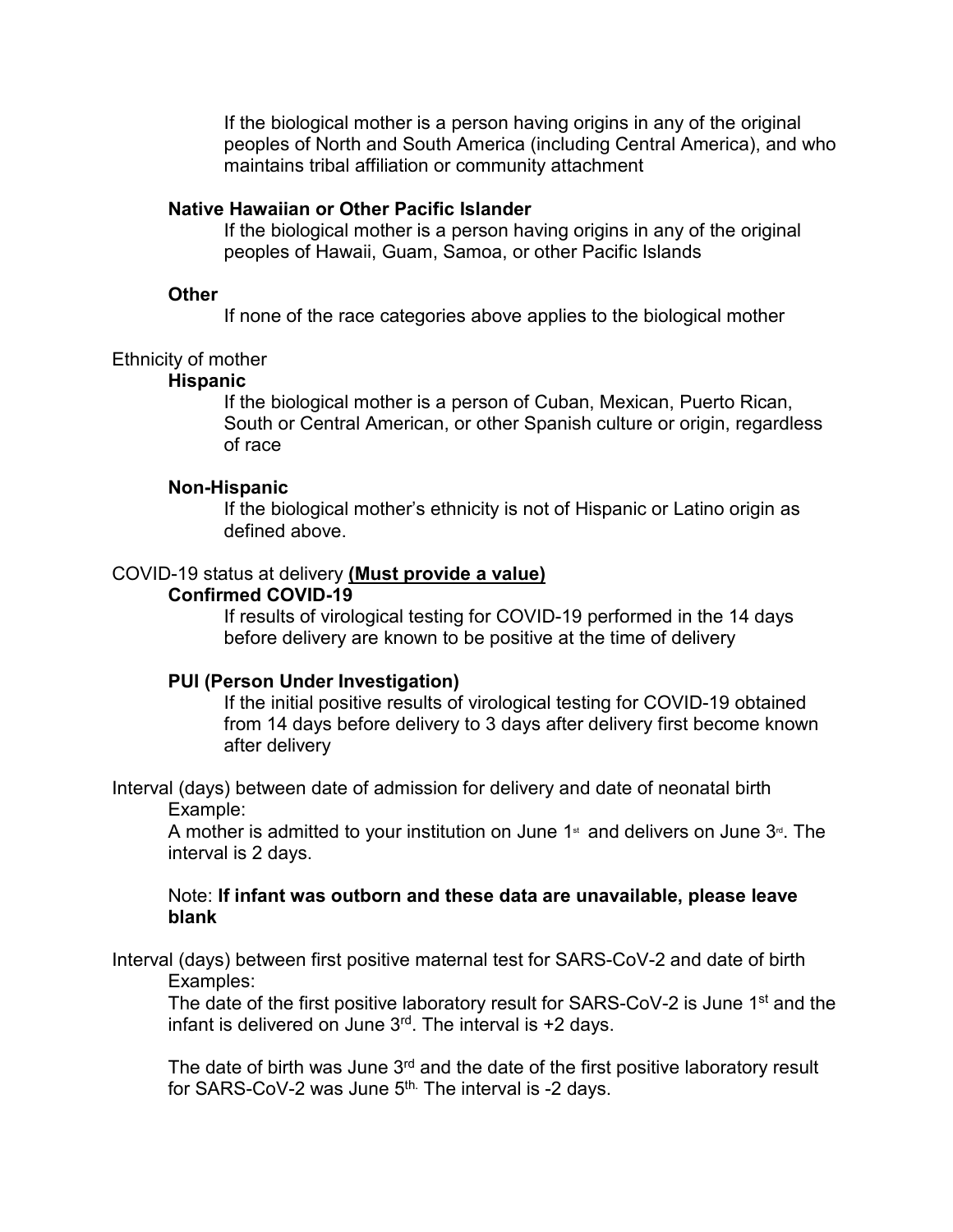# Note: **If infant was outborn and these data are unavailable, please leave blank**

## Duration of maternal hospitalization (days)

Example:

A mother is admitted to your institution on June 1<sup>st</sup>, and discharged on June 20<sup>th</sup>. The total days of hospitalization is 20 days.

## Note: **If infant was outborn and these data are unavailable, please leave blank**

## Final maternal disposition status

## **Discharged home**

Mother was discharged home from your institution

## **Transferred to other facility**

Mother was transferred from your institution to another hospital, either as a step up for acute care, or as a step down for discharge planning

## **Expired (provide reason below)**

The mother died before discharge home. If you select this answer, you will be prompted to complete an additional field detailing the cause of maternal death: **Related to COVID-19**

# **Not related to COVID-19 Unknown**

Indication for which mother was tested (choose all that apply)

## **URI symptoms**

Cough, nasal congestion, sinus congestion, sore throat

# **LRI symptoms**

Respiratory distress, cough, wheezing

## **Fever**

Defined as measured temperature > 37.8° C

## **GI symptoms**

Vomiting, diarrhea, nausea

# **Myalgia and fatigue**

Muscle pains and aches, loss of energy

## **Anosmia/ageusia**

Defined as loss of smell or taste, may be partial or complete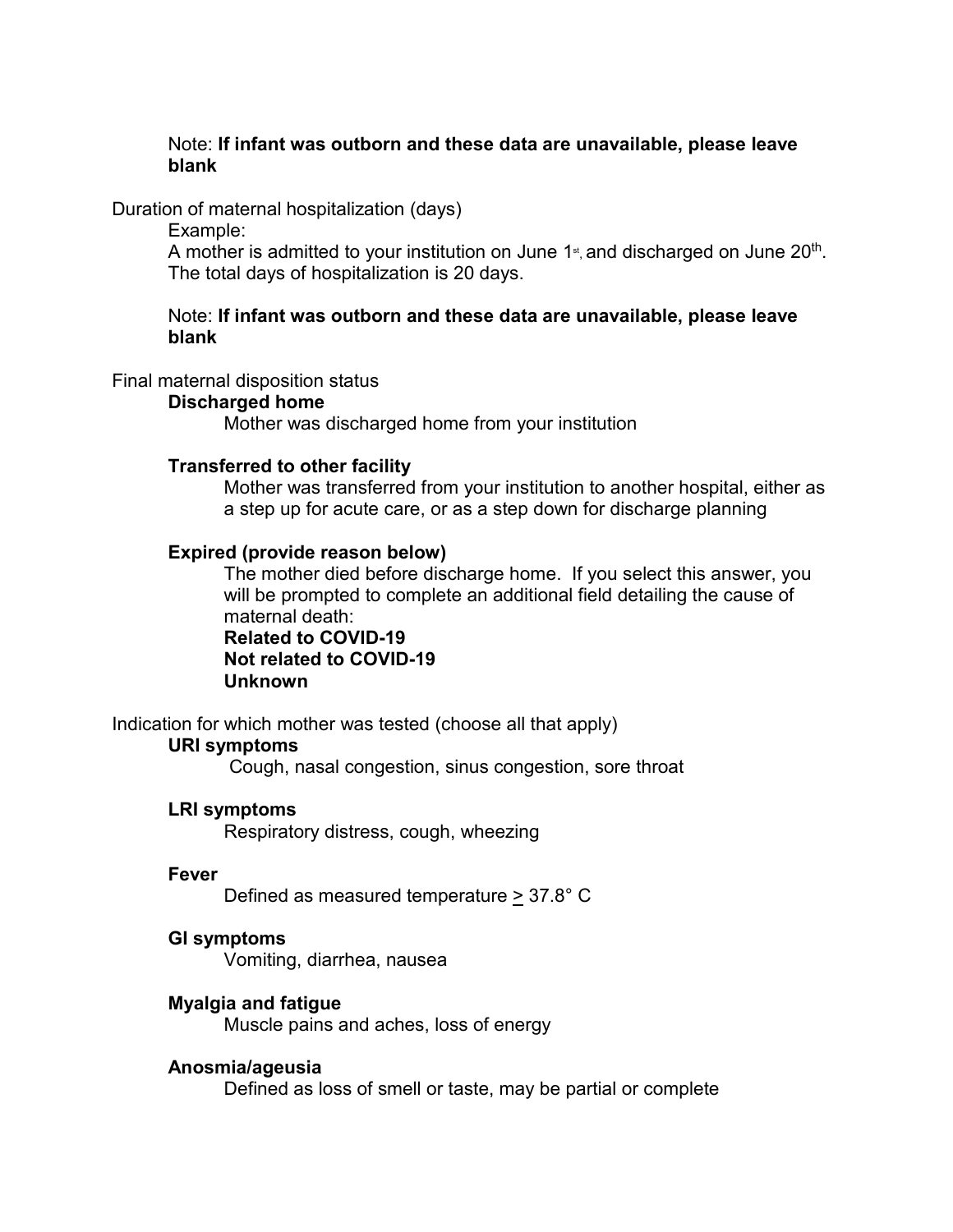#### **Contact with SARS-CoV-2 case**

Direct exposure to a known laboratory positive SARS-CoV-2 individual in the 14 days prior to testing

## **Travel**

Any travel outside of the US, travelers returning from high risk countries, cruise ship travel, travel to high risk areas domestically where COVID-19 cases are known to be high (i.e. New York City)

#### **Unknown**

Mother tested for unknown causes

## **Other**

.

Testing performed for a reason not represented in selections above. Please provide detailed explanation in box provided

## Note: **If infant was outborn and these data are unavailable, please leave blank**

#### Maternal condition before admission for delivery

#### **Asymptomatic**

No known signs or symptoms of COVID-19 infection

#### **Sick at home**

Mother had one or more symptoms of COVID-19 infection, but did not require hospital admission. (If selected, you will be prompted to identify symptoms which are the same as those listed under "Indication for which mother was tested"

## **Required hospitalization for SARS-CoV-2 before delivery (anytime within 14 days prior to delivery)**

Mother was admitted to a hospital within 14 days prior to delivery for an illness known to be or later identified as COVID-19 infection (If selected, you will be prompted to identify maternal therapies: choose all that apply). **IV fluids**

## **Supplemental O2**

## **CPAP**

## **Mechanical ventilation**

## **Other**

Provide description in the textbox.

Days of illness before delivery (number)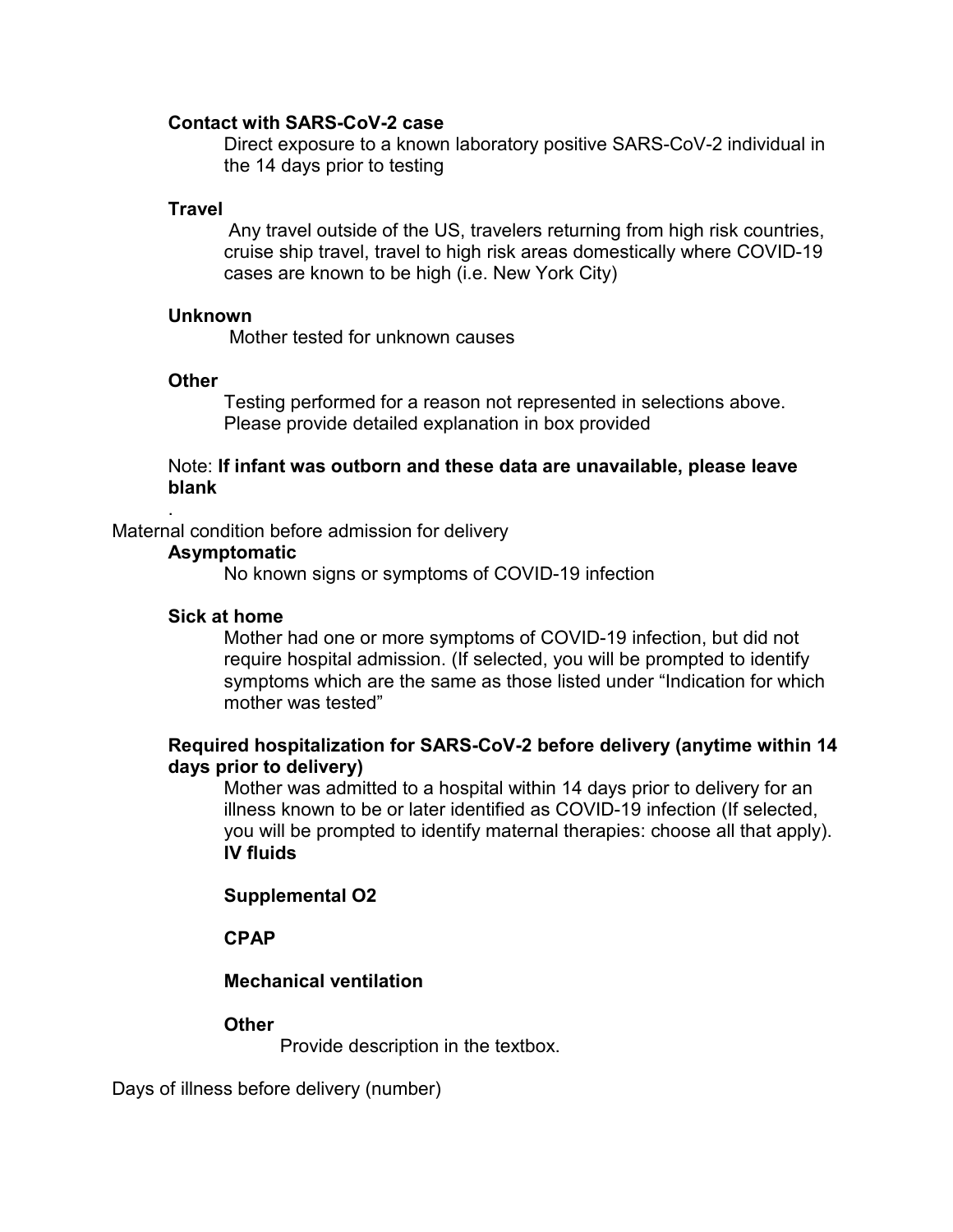Example:

A mother begins to feel ill on June  $1<sub>st</sub>$ , and the mother delivers on June 20t. The days of illness are 20.

# Note: **If infant was outborn and these data are unavailable, please leave blank**

# Labor (choose one)

# **Spontaneous**

Labor onset occurs without cervical ripening or intravenous agents.

# **Augmented**

Stimulation of the uterus to increase the frequency, duration and intensity of contractions after the onset of spontaneous labor.

If you select augmented or induced, additional questions will populate regarding maternal or fetal indications

# **Induced**

Stimulation of uterine contractions after spontaneous onset of labor If you select augmented or induced, additional questions will populate regarding maternal or fetal indications

# **None**

Delivery occurred without labor

# Route of delivery

# **Vaginal**

# **C-section**

If you selected spontaneous labor and c-section, additional questions will populate regarding maternal or fetal indications that led to c-section delivery

If labor was augmented or induced OR delivery was by c-section, what was (were) the indication(s)? (choose all that apply)

Maternal indications (choose all that apply)

# **Post dates**

Infant not delivered by 41 weeks' gestation

# **Preeclampsia**

High blood pressure, hyperreflexia, and proteinuria

# **Arrest of descent**

Failure for the head to progress in the second stage after the cervix is completely dilated

# **Abruption**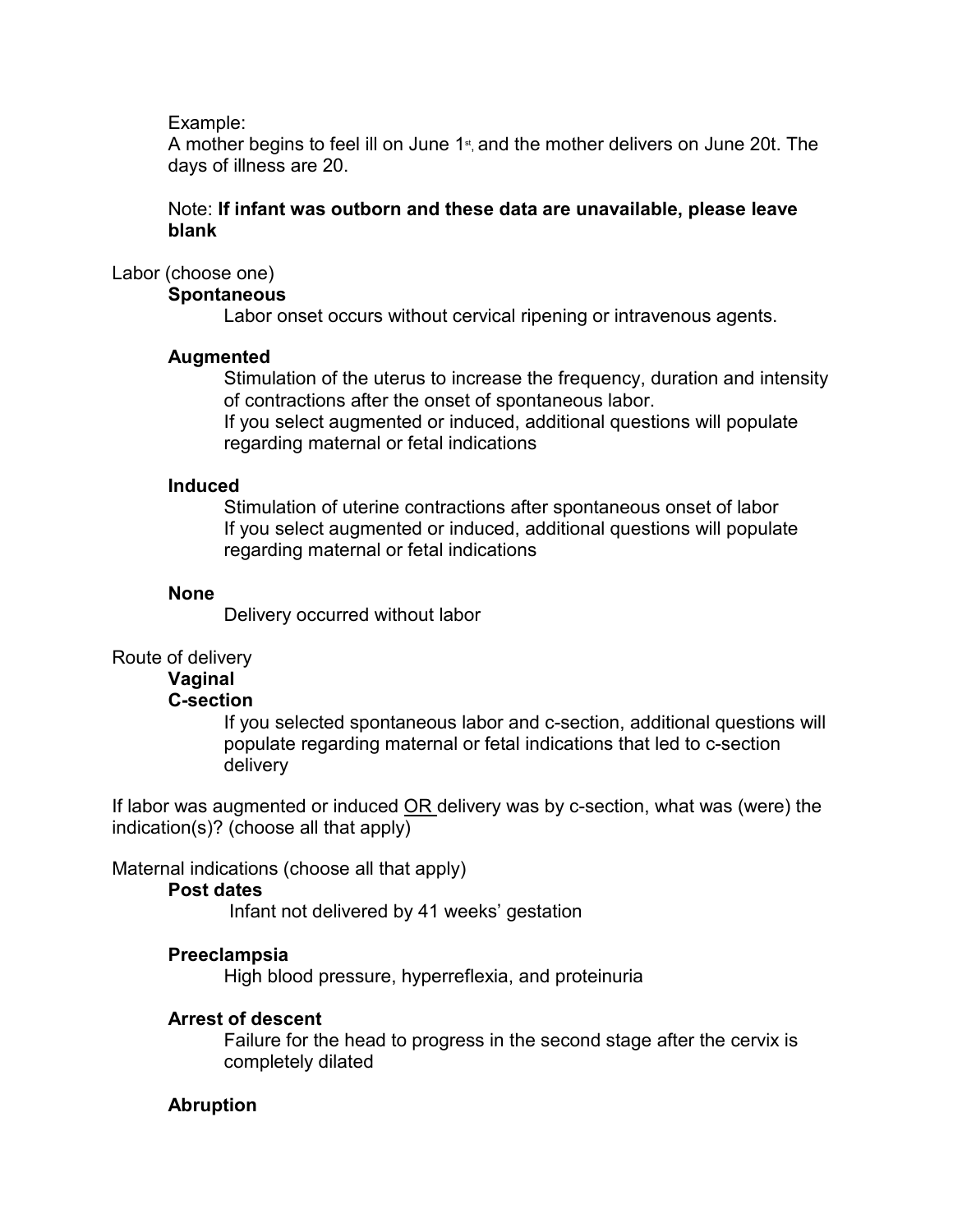Partial or complete separation of the placenta from the inner wall of the uterus prior to delivery

#### **Chorioamnionitis**

A clinical diagnosis suggesting inflammation of the amnion and chorion of the placenta, due to bacterial infection

## **Concern about worsening maternal condition due to COVID-19 infection should pregnancy continue**

Acute decompensation of mother requiring interventions such as intubation, ventilation, and cardiovascular support

#### **Other**

Any indication not represented by the causes listed above. Please provide detail in textbox provided.

#### Fetal indications (choose all that apply)

#### **Severe intrauterine growth restriction**

Weight estimated to be less than the  $10<sup>th</sup>$  percentile for the gestational age as per the population growth charts

## **Fetal distress**

Concern that the fetus has inadequate oxygen delivery or blood flow. May be evidenced by fluctuations in fetal HR such as late decelerations, variable decelerations, or prolonged bradycardia

#### **Hydrop fetalis**

Fetal edema, ascites, and/or pleural effusions

#### **Malpresentation**

When a fetal part other than the head engages maternal pelvis (i.e. a breech presentation)

#### **Other**

Any indication not represented by the causes listed above. Please provide detail in the textbox provided.

## Rupture of Membranes (ROM)

#### **Spontaneous**

Natural rupture of the amniotic sac

#### **Artificial**

Rupture accomplished by external procedure.

Duration of ROM (hours)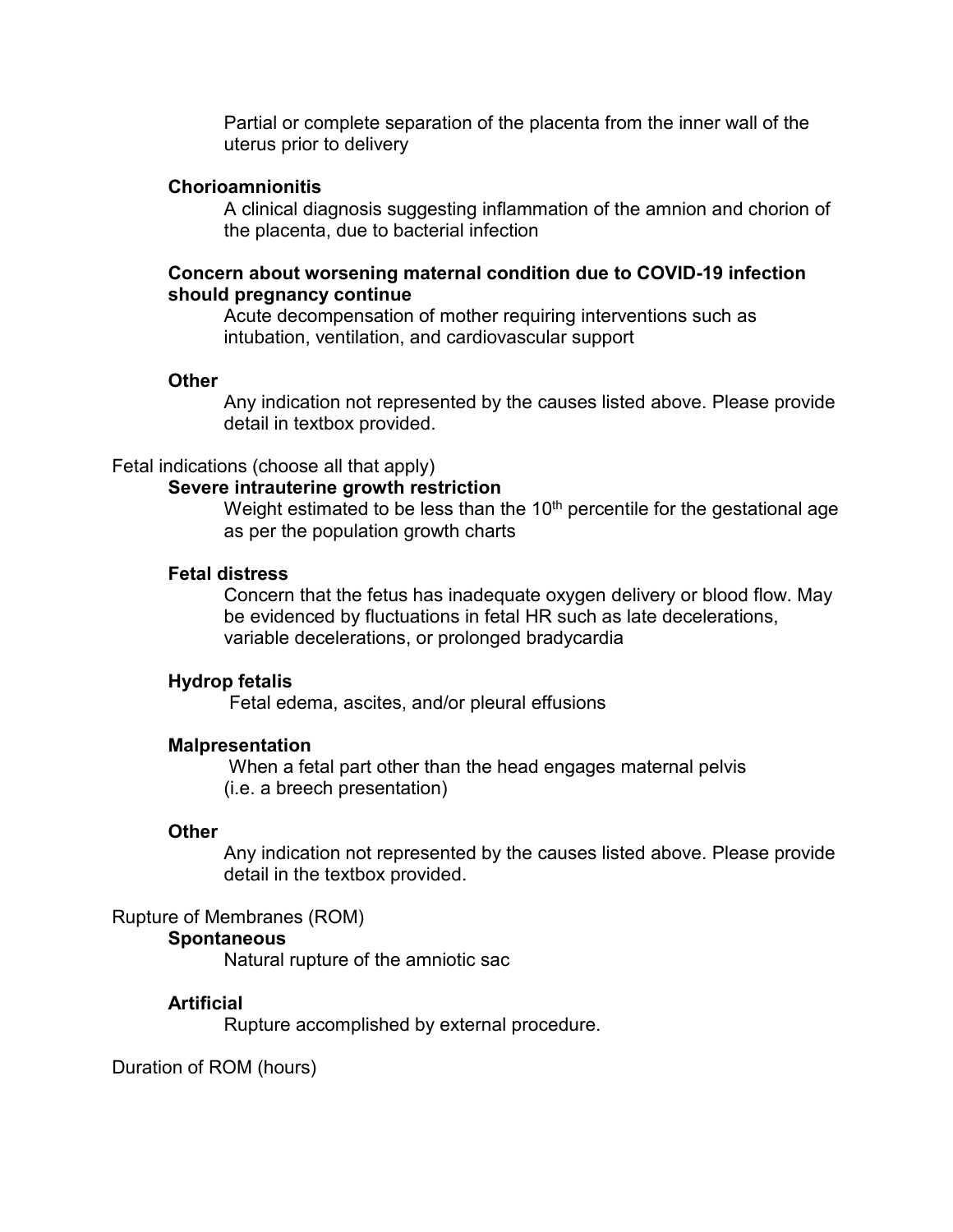Length of time in hours from initial rupture of membranes until the delivery of the fetus.

Did mother have negative SARS-CoV-2 testing after the positive test?

## **Yes**

If mother had negative SARS-CoV-2 testing after delivery. (If you select yes, then a box will appear asking you to enter the number of days from delivery that mother had the negative test). Example:

A mother delivered June  $1<sup>st</sup>$  and on June  $3<sup>rd</sup>$  had a negative SARS-CoV-2 test. The days would be 2.

## **No**

If mother did not have a negative SARS-CoV-2 test after delivery

## **Unknown**

If it is unknown whether the mother had a negative SARS-CoV-2 test after delivery

Did mother receive betamethasone before delivery

## **Yes**

Mother received at least 1 dose prior to delivery

## **No**

Mother did not receive any betamethasone prior to delivery

# **Unknown**

It is unknown whether mother received betamethasone prior to delivery

Did mother receive specific treatment for SARS-CoV-2?

# **Yes**

Mother received SARS-CoV-2 treatment. (An additional question will populate regarding what drug was given for treatment) If yes, what medication(s) did mother receive (choose all that apply) **Chloroquine**

# **Hydroxychloroquine**

# **Remdesivir**

**Ritonavir**

**Favipiravir**

**Lopinavir**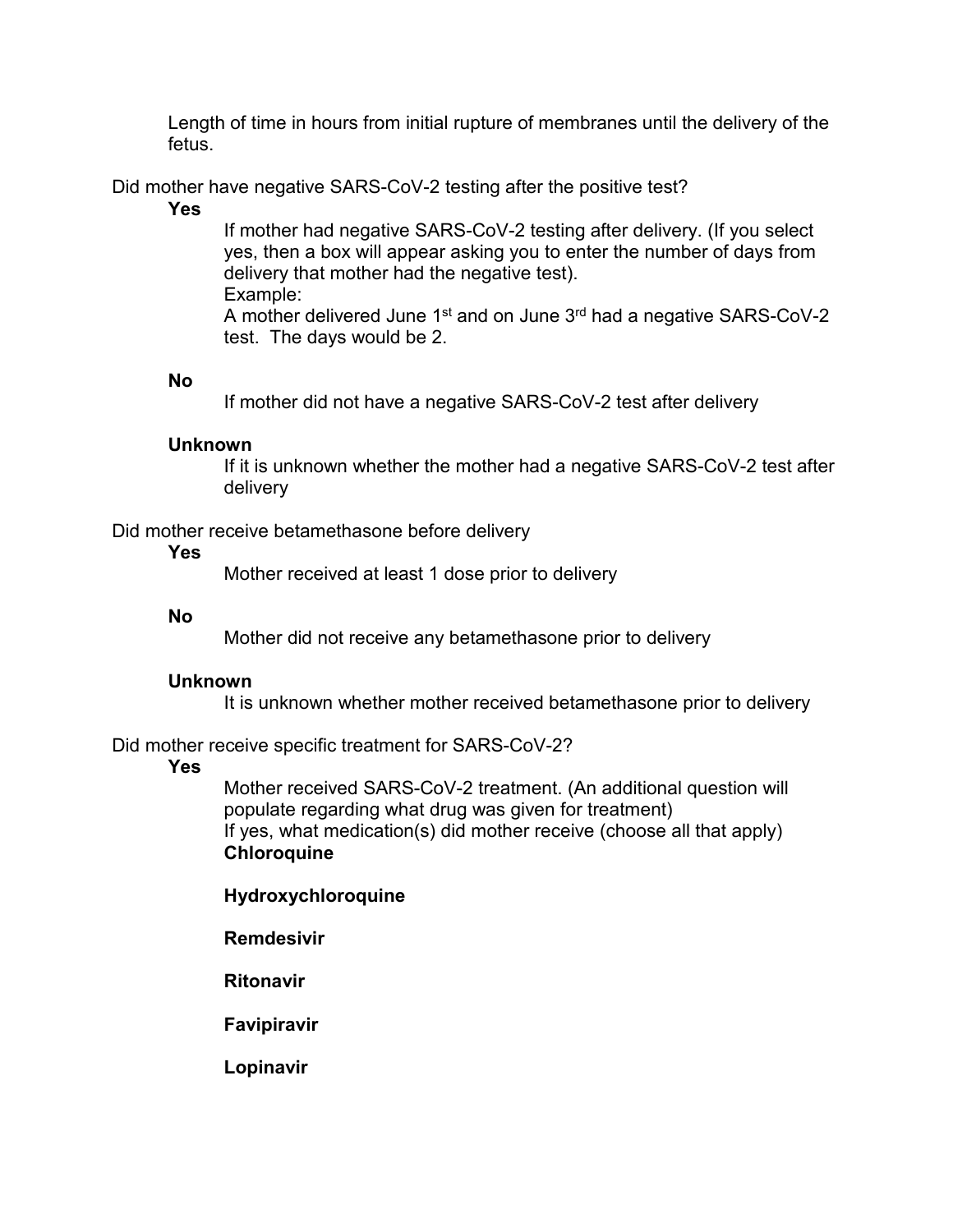**No**

Mother did not receive SARS-CoV-2 treatment

#### . **Unknown**

It is unknown whether mother received SARS-CoV-2 treatment

## **NEWBORN**

Gestational age at birth (to nearest completed weeks) Please complete to nearest completed gestational week i.e. 36w3d = 36 weeks

Birth weight (g) Enter the birth weight in grams

Sex

**Male Female**

Apgar at 5 minutes

5 min Apgar score at 5 minutes; if unknown, enter -1

Status at birth **Liveborn**

**Stillborn**

## **Death in delivery room**

Birth multiplicity **Single**

**Twin A**

**Twin B**

**Higher order (triplet, etc.)**

## Resuscitation at birth (check all that apply)

# **Drying and stimulation only**

Infant requires on drying and stimulation for resuscitation

## **Oxygen**

Infant requires oxygen as part of resuscitation (blow-by only, or with other modalities)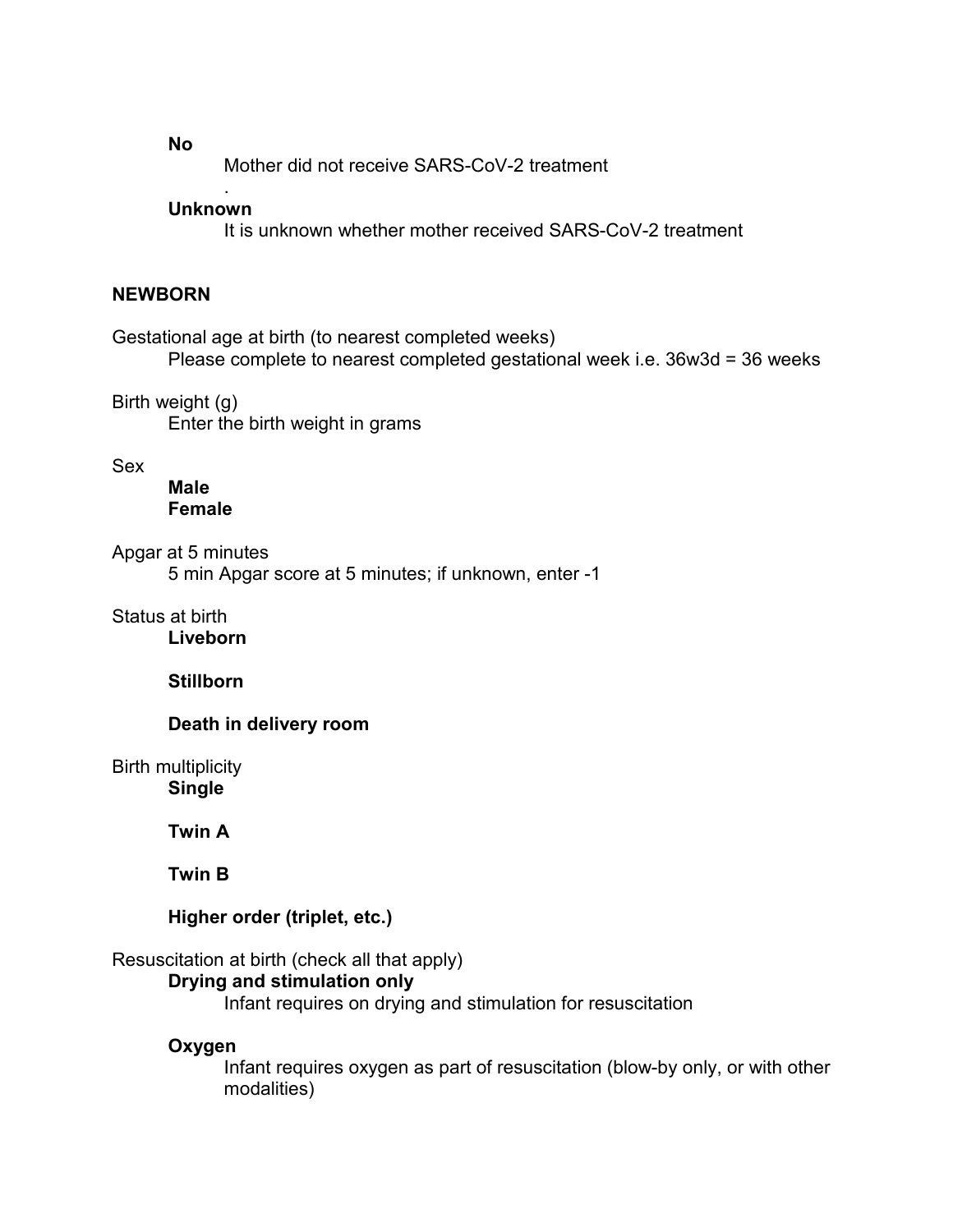## **Positive pressure (CPAP or mask ventilation)**

Infant requires positive pressure to be applied via CPAP or face mask ventilation (may be with or without oxygen).

## **Intubation**

Infant requires intubation as part of resuscitation

## **Chest compressions**

Infant requires any chest compressions as part of resuscitation

## **Epinephrine**

Infant requires the use of epinephrine as part of resuscitation (via endotracheal tube or IV)

## **Volume expansion**

Infants requires volume expansion as part of resuscitation (i.e normal saline bolus)

Were mother and infant separated at your hospital at birth (if inborn) or was mother not given visitation rights until she was virologically cleared (if outborn)?

**Yes**

**No**

# **Unknown**

Was the infant isolated at your hospital (choose all that apply)? **Yes – enhanced respiratory droplet**

- **Yes airborne precautions**
- **Yes negative pressure room**
- **Yes other (Provide below)**

If yes, enter other isolation method in textbox.

# **No**

# **Unknown**

What were the locations at which the infant was cared for at your hospital (choose all that apply)

# **Neonatal Intensive care setting**

The infant was cared for in the Neonatal ICU at your institution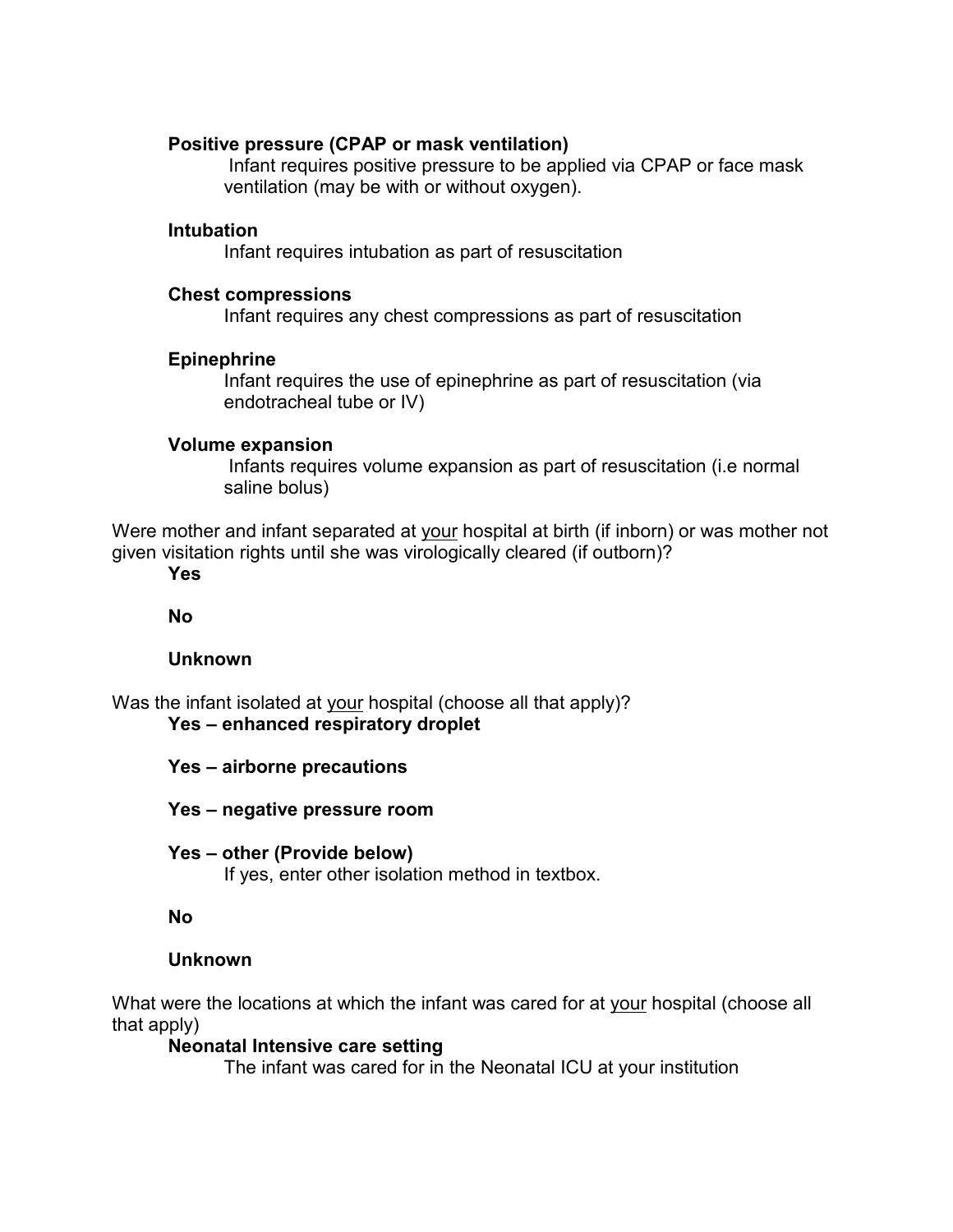#### **Nursery setting separate from mother**

The infant was cared for separate from mother in the newborn nursery

#### **Room-in with mother**

The infant and mother were cared for together in the same room

#### **Negative pressure isolation room**

The infant was cared for in a negative pressure isolation room, (a negatively pressured room with respect to adjacent areas to prevent airborne contaminants / pathogens from drifting to other areas) where Airborne Precautions were in place

## **Regular isolation room**

The infant was cared for in a standard isolation room where Respiratory Droplet Precautions were in place

#### **Other**

The infant was cared for in a setting not previously mentioned above. Please enter other location(s) in textbox.

#### Duration of neonatal hospitalization at your hospital (days)

Example:

An infant is admitted to your institution on June 1 $\mathrm{N}_{\mathrm{S}}$  and discharged on June 20<sup>th</sup>. The total days of hospitalization would be 20

# Final disposition status

#### **Discharged home**

The infant is discharged directly home from your institution

## **Transferred to another facility**

The infant is transferred from your institution as a step up for acute care, or as a step down for discharge planning

## **Expired (provide reason below)**

The infant expired. (If you select expired, you will be prompted to complete an additional field detailing cause of newborn death)

## Cause of newborn death – **Related to COVID-19 Not Related to COVID-19 Unknown**

Primary reason for neonatal transfer to your hospital **Clinical illness presumed related to COVID-19 infection**

**Other clinical illness not presumed to be related to COVID-19 infection**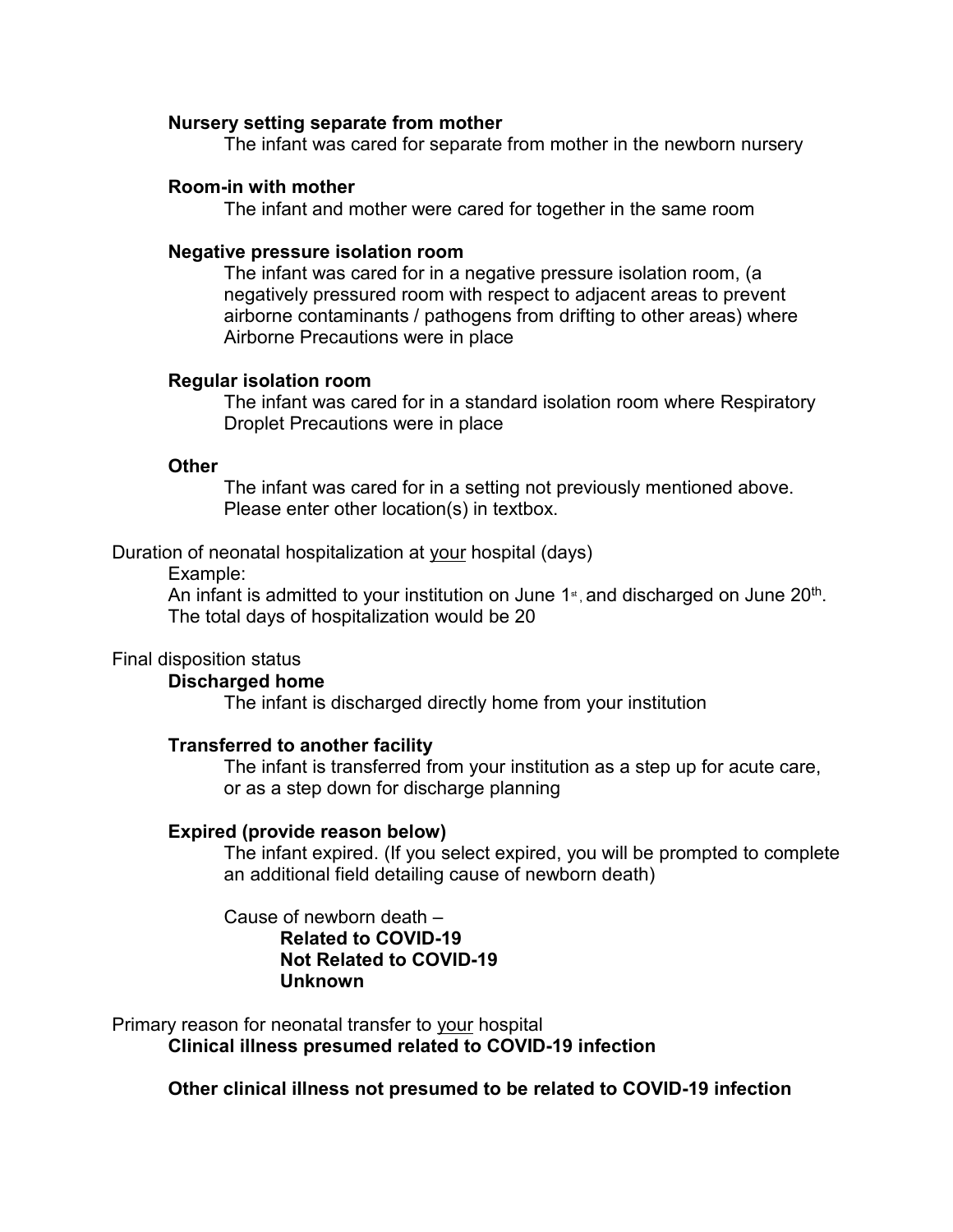# **No clinical illness; transport due to maternal COVID-19 diagnosis**

## **N/A (infant was inborn at your hospital)**

Neonatal signs during hospitalization (choose all that apply)

# **None**

The infant had no signs or symptoms of concern

**Fever (>37.8° C)**

The infant had at least one measured temperature >37.8° C

# **Cough**

# **Vomiting/diarrhea**

## **Respiratory distress diagnosis** (provide below)

The infant had a diagnosis of respiratory distress (If checked, enter details in textbox)

## **Hypotonia**

The infant had decreased muscle tone

Maximal level of respiratory support during hospitalization (select one):

## **None**

# **Supplemental oxygen**

# **CPAP**

# **Mechanical ventilation**

# **ECMO**

Other diagnoses (choose all that apply) **None**

# **Delayed transition**

The infant had signs of respiratory distress that resolved within the first few hours of life (i.e transient tachypnea)

# **Surfactant deficiency**

The infant had a clinical diagnosis of RDS

# **Pulmonary hypertension**

The infant had documented pulmonary hypertension on cardiac echo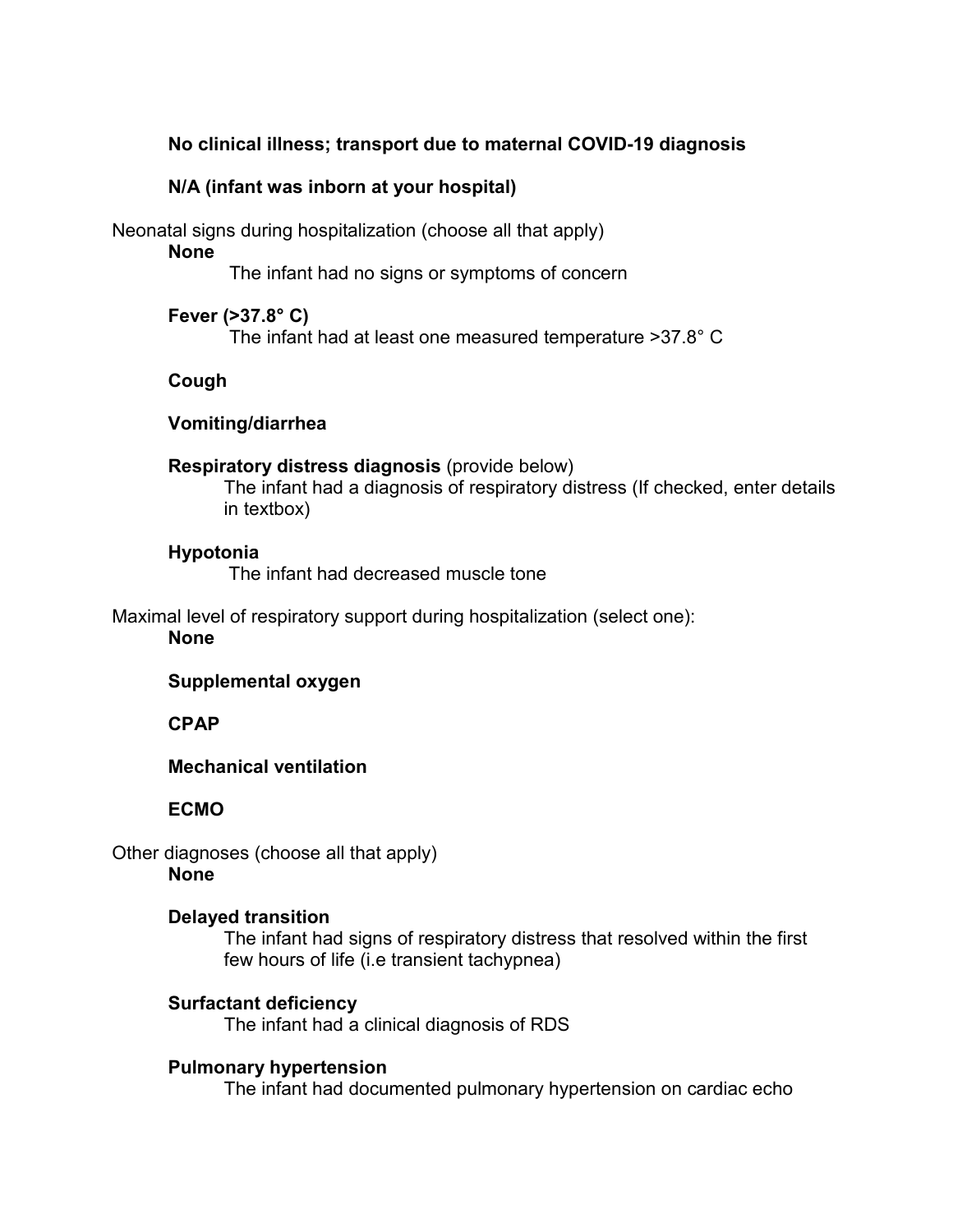#### **Hypotension**

The infant had blood pressures that were treated with volume, pressors, or steroids

#### **Hypoglycemia**

The infant had documental blood glucose less than 30 mg/dL in the first 24 hours of life and/or less than 45 mg/dL thereafter

# **Hypothermia**

The infant has measured core temperature less than 35 C

#### **Culture-confirmed bacterial sepsis (organism) (Provide below)**

The infant had a positive blood culture that is positive. (If you check this diagnosis, enter the organism(s) in the textbox)

#### **Microcephaly**

The infant had a head circumference within the first 24 hours of life which is smaller than expected when compared to babies of the same sex and age (2 standard deviations smaller)

#### **Encephalopathy**

The infant had documented signs of abnormal neurologic function in the first few day of life due to brain injury (i.e. birth asphyxia, cerebral hypoxia, HIE)

## **Congenital anomalies (provide below)**

If you select this option, enter anomaly(ies) in the textbox

#### **Other**

If you select this option, enter information in the textbox

Other administered intensive care (choose all that apply) **None**

## **Antibiotics**

#### **Antivirals**

If you select this option, enter information in the textbox.

#### **Intravenous fluids**

#### **Inhaled nitric oxide or prostacyclin**

#### **Pressors**

.

If you select this option, choose all that apply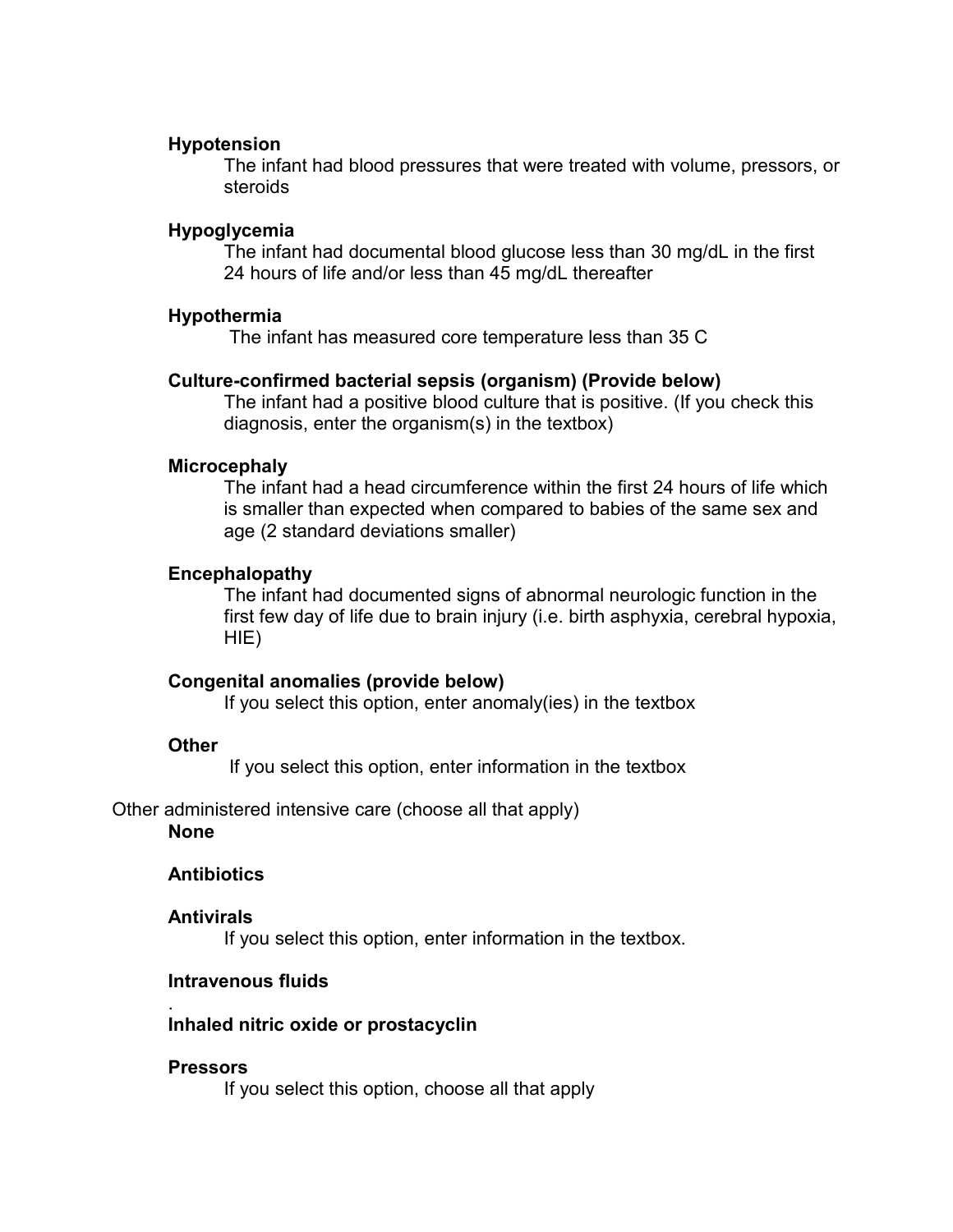## **Dopamine Dobutamine Epinephrine**

# **Surfactant**

# **Hydrocortisone**

#### . **Dexamethasone**

**Therapeutic hypothermia** The infant received full body or selective head cooling

# **ECMO**

**Other**

If you select this option, choose all that apply

**[For Laboratory findings from birth to day 7 (choose all recorded), a table will appear for you to record the value obtained and day of age for your results. For**  example, if an infant is born on June 1<sup>st</sup>, the day of birth would be day 0. If that **same infant has a lab result on June 3rd, the day of age would be 2.]**

Laboratory findings from birth (day 0) to day 7 (choose all recorded) **Lowest white count**

**Lowest neutrophil count**

**Lowest lymphocyte count**

**Lowest hemoglobin**

**Highest AST**

**Highest ALT**

**Highest CRP**

Did the newborn have SARS-CoV-2 testing during the first 14 days of life? Example:

If an infant is born on June 1 $\,$  the day of birth would be day 0. If that same infant has a SARS-CoV-2 test on or prior to June 14<sup>th</sup>, then the answer would be yes **Yes**

**No**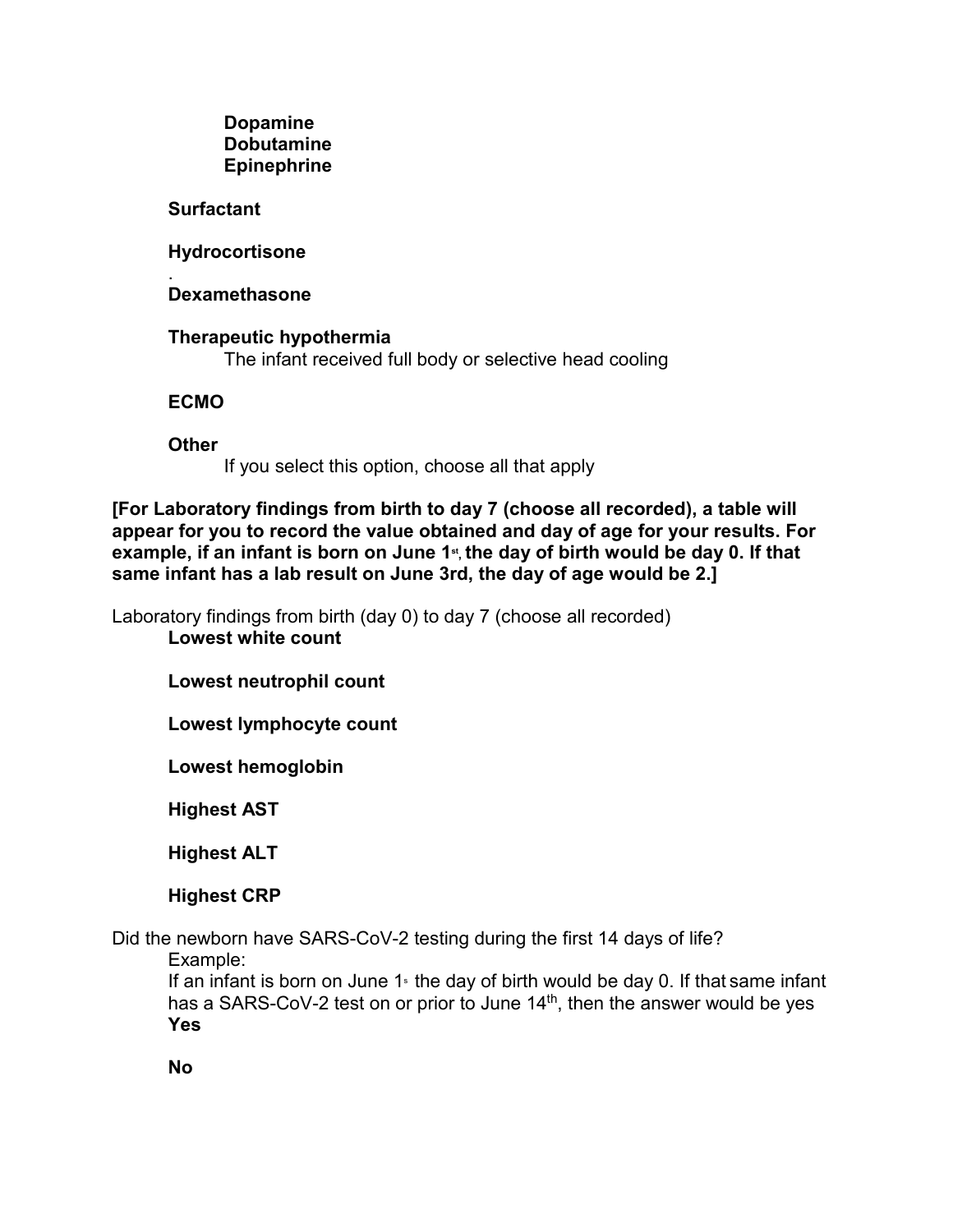Was the newborn admitted to a higher level of care (e.g. NICU) than a newborn nursery or general hospital ward (for boarding care)?

**Yes**

**No**

Did the mother provide breast milk (choose all that apply) –

## **Yes – direct nursing by mother**

The infant latched on and fed at the breast

#### **Yes – expressed maternal milk fed by mother**

The infant fed milk provided by the mother via breast pump that was bottle fed to the infant

#### **Yes** – **expressed maternal milk fed by another caregiver**

The infant fed milk provided by the mother via breast pump that was fed to the infant by another caregiver (bottle or feeding tube)

## **Yes** – **donor milk**

.

The infant was fed donor breast milk

#### **No**

The infant did not receive breast milk

#### **Unknown**

If the infant received mother's own milk, either by direct breast feeding or by expression, what was the viral testing status of the mother at that time?

#### **Positive**

The mother's viral testing for SARS-CoV-2 was documented as positive

## **Pending**

The mother's viral testing is pending and has not been resulted prior to feeding

#### **Negative**

The mother's viral testing is documented as negative

#### **Not tested**

The mother never received viral testing

#### **Unknown**

The mother's viral testing status is unknown.

#### Discharge medications

**None**